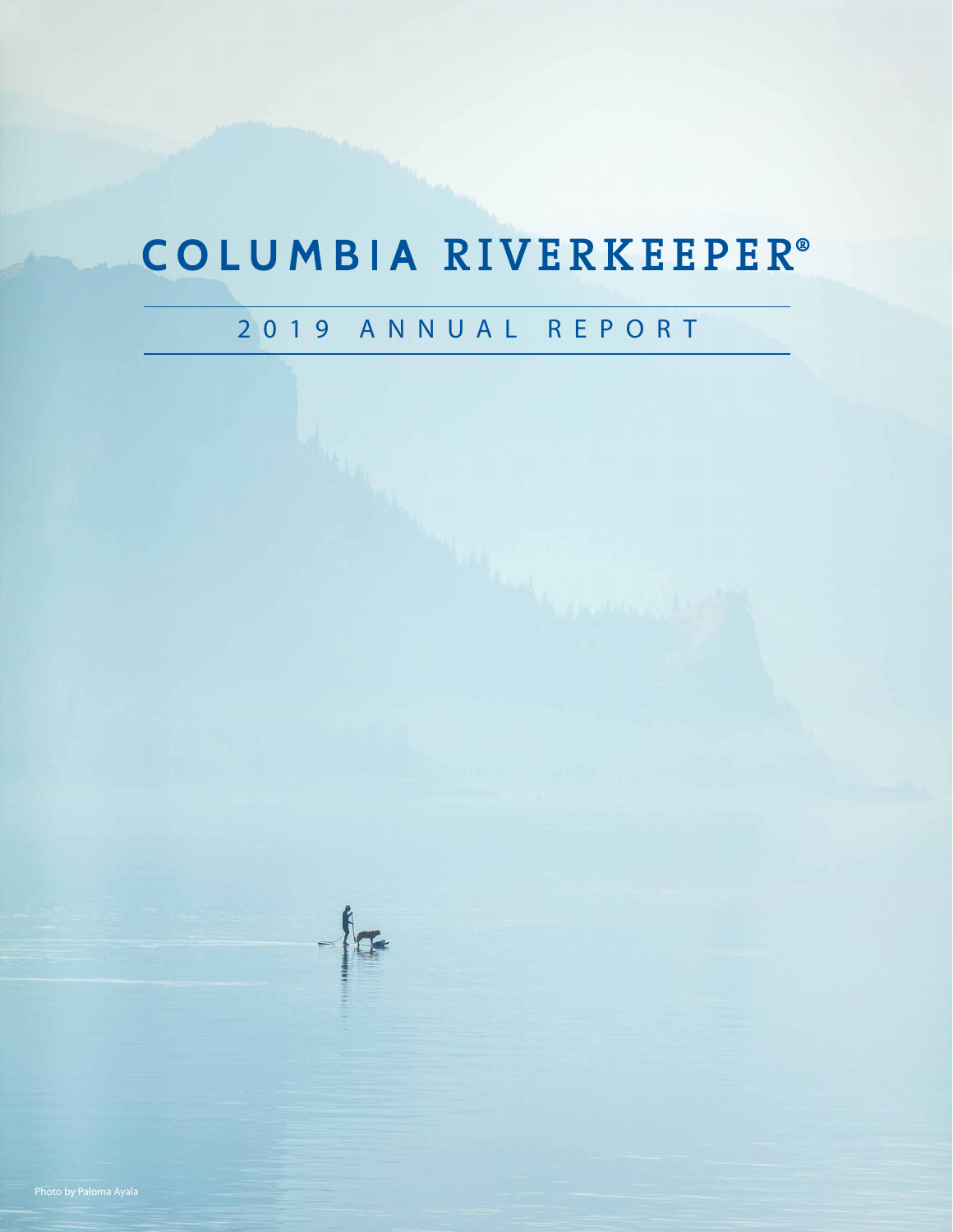### **Our Mission**

To protect and restore the water quality of the Columbia River and all life connected to it, from the headwaters to the Pacific Ocean

### **History**

Columbia Riverkeeper formed in 2000 when Robert F. Kennedy, Jr. convinced activists to merge two local groups into one organization dedicated to protecting the Columbia River. Our team includes scientists, environmental lawyers, community organizers, and you.

"*Pound for pound, there is no more effective advocacy group in America right now. They are smart and tenacious, and use science, law and communications together to get results.*"

—Jan Hasselman, Earthjustice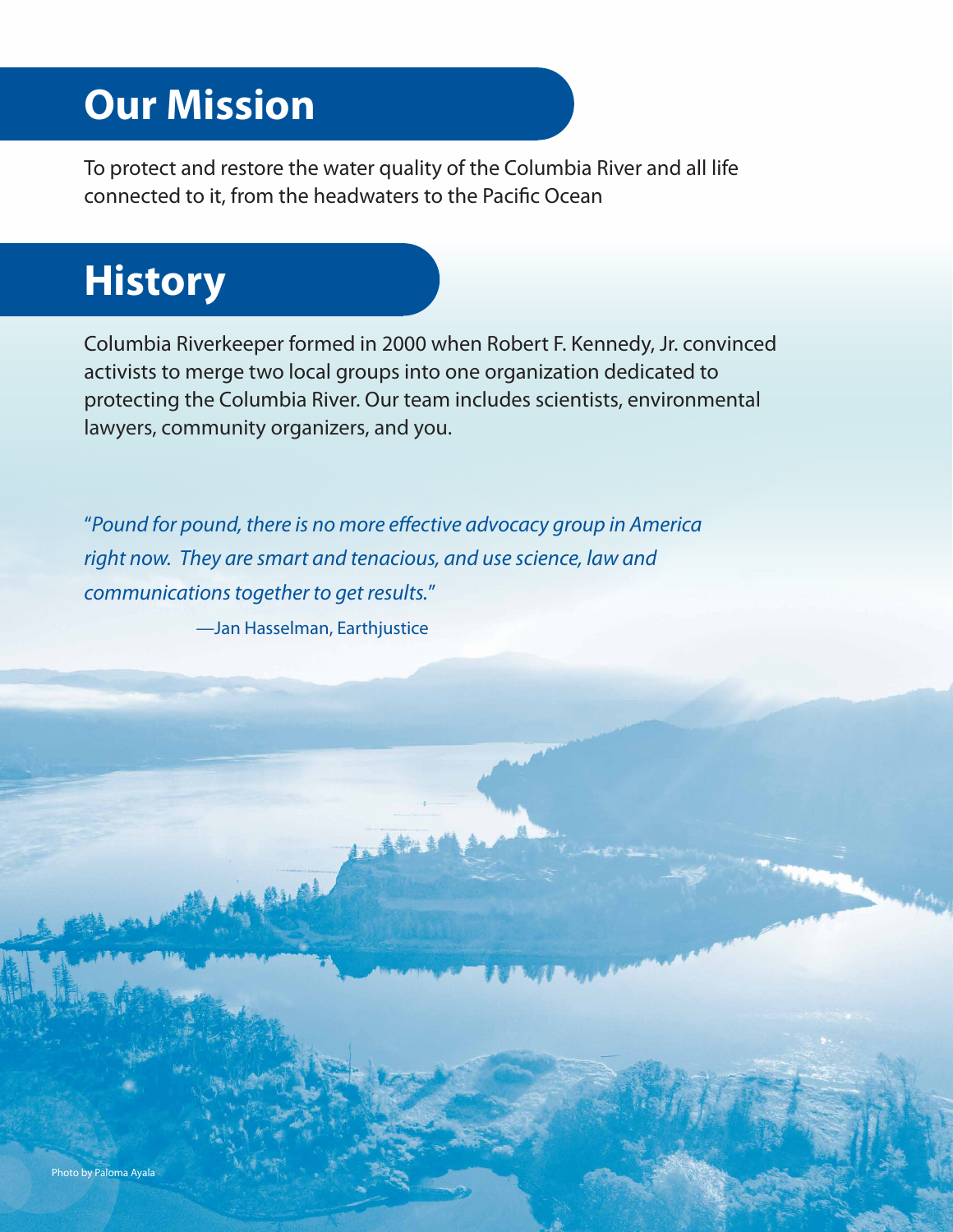# **YOU ARE MAKING A DIFFERENCE**

Columbia Riverkeeper is powered by more than **8,000** members who invest in clean water and a healthy climate because the fight is urgent and the time is now. You accomplished great things.



#### **Stopping Pollution**

Lawsuits to stop illegal pollution in the last three years:**14** Pounds of toxic pollution lawsuits prevented from entering the Columbia:**150,000** Dollars polluters paid to other nonprofit organizations as a result of lawsuits: **\$2,190,000**

#### **Fighting Fossil Fuels**

New fossil fuel terminals you defeated in last decade: **12**



New fossil fuel terminals built in that time: **0** Tons of greenhouse gas prevented annually from coal, oil, and fracked gas projects: **200 million** Gov. Inlsee's new position on Kalama methanol refinery: **OPPOSED** Acres of land protected from fossil fuel development at Port Westward: **800** Dollars for clean energy generated each year by the Portland Clean Energy Fund: **\$40 million**



#### **Saving Salmon**

Degrees F at which the river becomes too hot for salmon: **68** Number of days the Columbia River exceeded 68 degrees last summer: **70** Years that EPA's plan to save salmon from hot water sat on a shelf before we sued: **18**



#### **Engaging Communities**

E. coli samples collected annually for Columbia River beaches: **220** People who viewed these data on our Swim Guide app:**62,000** Students who learned about clean water and ecosystems at Nichols Natural Area in 2019: **820** Conoce Tu Columbia bilingual radio shows and podcasts aired: **27**



#### **Cleaning Up Hanford**

People who attended the Hanford Journey, a partnership with Yakama Nation: **150** Number of comments by Yakama Nation students to Dept. of Energy urging Hanford cleanup: **800**